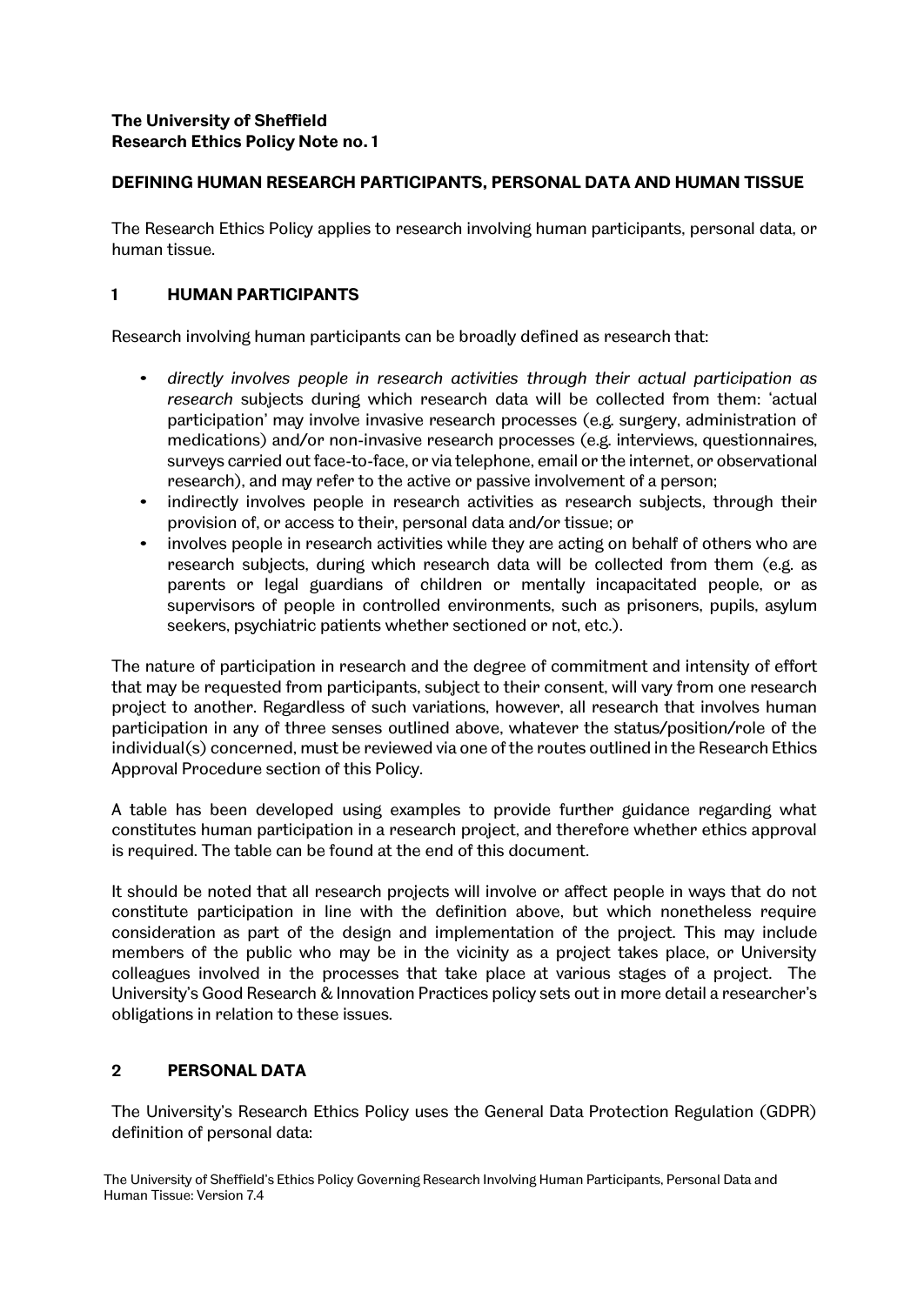''personal data' means any information relating to an identified or identifiable natural (living) person ('data subject'); an identifiable natural person is one who can be identified, directly or indirectly, in particular by reference to an identifier such as a name, an identification number, location data, an online identifier or to one or more factors specific to the physical, physiological, genetic, mental, economic, cultural or social identity of that natural person'

Once an individual's personal data has been robustly anonymised, such that the individual is no longer identifiable, then the data is no longer classed as personal data. However, researchers should consider carefully any situation in which the individual may potentially be re-identified by means that are 'reasonably likely' to be used (e.g. taking into consideration the cost and amount of time required for re-identification and the technology available).

According to data protection legislation, for research undertaken by staff or students of the University of Sheffield, the Data Controller (the individual or organisation which determines the purposes and means of processing personal data) will usually be the University (i.e. not a particular individual or research team). Collaboration with other institutions may result in joint Data Controllers. In practice, in the case of discrete research projects, it is highly unlikely that members of the research team will come into contact with data from other parts of the University that may result in the re-identification of participants whose data has been anonymised. However, researchers should think carefully about this possibility when seeking to anonymise their data; strictly speaking, if there is any possibility that anonymised data could be traced back to the individual that provided it via any other data held by, or likely to come into the possession of, the Data Controller, then the data has in fact only been 'pseudonymised'. This means that it would in fact still be classed as personal data. Two examples of situations in which this problem is more likely to arise include:

- administrative research, in which research staff may have access to central University records that may link data to the participants that provided it;
- types of research which there are particular identifiers that are widely used outside the research team (e.g. health research involving NHS numbers).

Some personal data also falls under a 'special category of personal data' in the data protection legislation This includes information about:

- racial or ethnic origin;
- political opinions;
- religious or philosophical beliefs;
- trade union membership;
- data concerning health;
- data concerning a person's sex life or sexual orientation;
- processing of genetic data or biometric data for the purpose of uniquely identifying a natural person;
- criminal records or allegations

Data that falls into any of the above categories are subject to additional requirements under the GDPR; processing of such data is allowed only in a number of specific circumstances, which are discussed further in the Specialist Research Ethics Guidance Paper, 'Principles of Anonymity, Confidentiality and Data Protection'.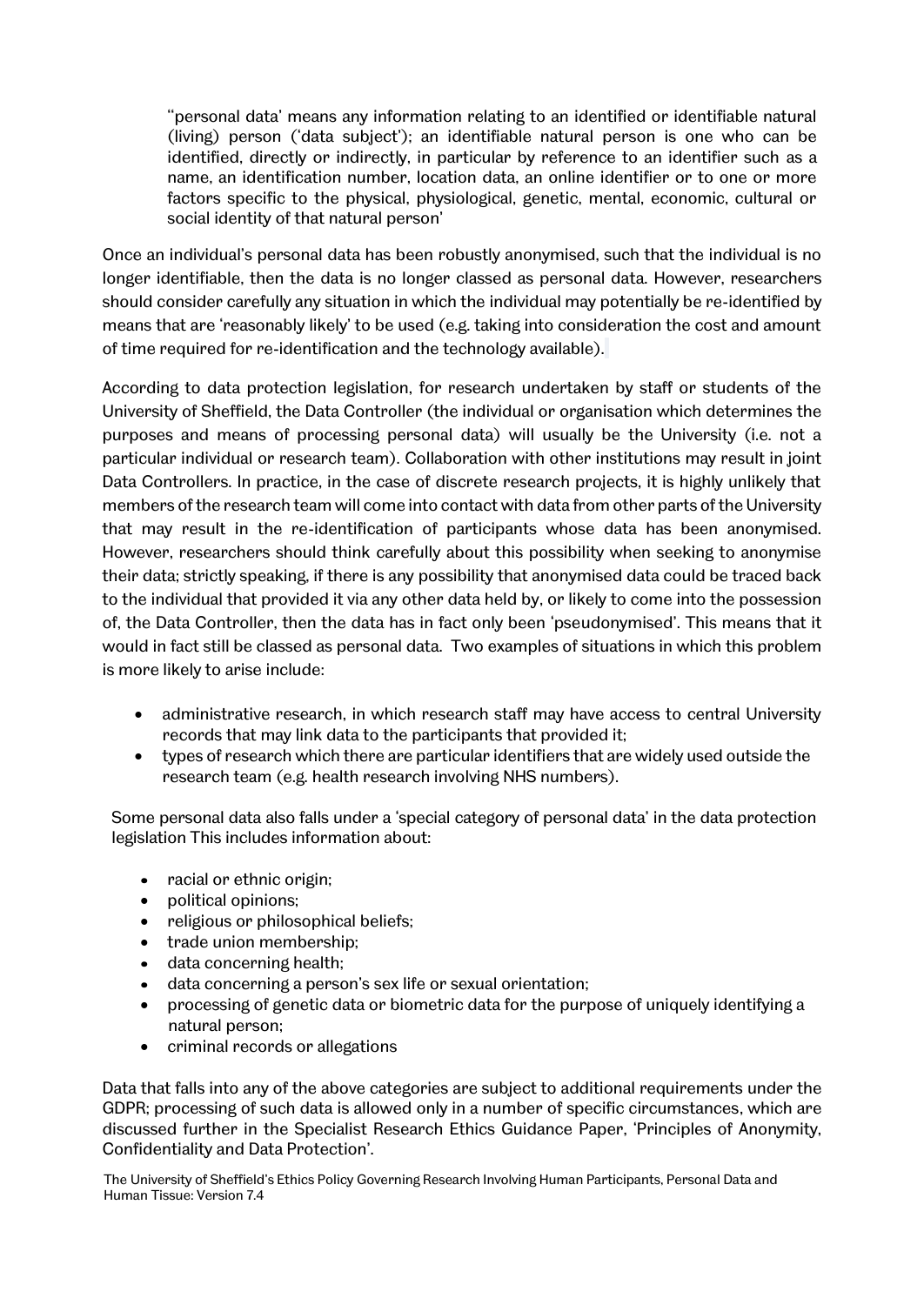Aside from these regulatory requirements, from an ethical point of view, researchers should consider whether their research involves the collection of other types of information which may be considered sensitive. For example, collecting data about drinking habits may not be seen as sensitive for many people in many situations, but this may be different if collecting data about drinking habits among people who have problems with alcoholism. Further information about topics of research that may be considered sensitive is given in Research Ethics Policy Note no. 6 'Research involving vulnerable people'.

#### **3 HUMAN TISSUE**

Human tissue is defined by the *Human Tissue Act 2004* (HTA Act) as *relevant material* (the HTA website: [www.hta.gov.uk\)](http://www.hta.gov.uk/). The relevant materials covered by the HTA Act include materials that have come from a human body, whether living or dead, including body parts, organs and human cells. Cell lines are not relevant material under the Act (although primary cell cultures are). Cell lines which are intended for human application (i.e. for clinical uses or treatment) are considered relevant material under the European Union Tissue and Cells Directive (Directive 2004/23/EC). Storage of cell lines for research-only purposes does not require a licence; storage of cell lines for potential human application does. The HTA Act does not cover hair and nails from a living person. However, the HTA Act makes it a criminal offence to hold relevant material – including hair, nail, and gametes (i.e. cells connected with sexual reproduction) – for the purpose of DNA analysis, without the informed consent of the person from whom the relevant material came (or of those close to them if they are deceased).

For further discussion of the legal and other issues attendant upon research involving human tissue, see Research Ethics Policy Note no. 11, 'Research Involving Human Tissue', and Specialist Research Ethics Guidance Paper, 'Human tissue research'.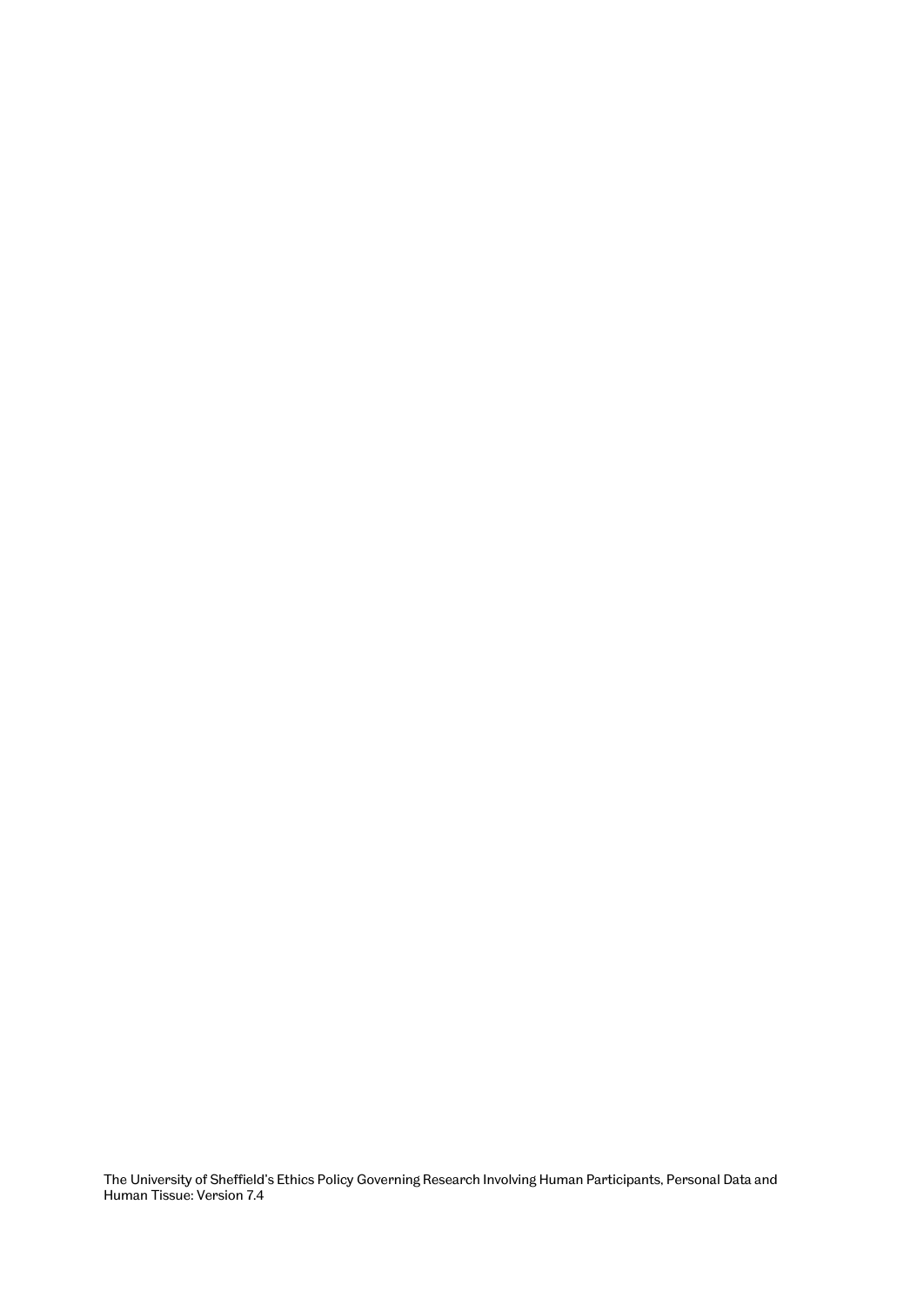# **Guidance relating to Research Ethics Policy Note no.1 - Examples of human participation in a research project**

The following tables aim to provide further guidance with respect to what constitutes human participation in a research project, and therefore whether ethics approval is required or not. The tables do not seek to cover every possible type of human participation, but to give examples which help to clarify when ethics approval is required. It should be noted that there may be 'grey areas' for which it is still not clear whether ethics approval is needed; these will need to be considered by the UREC on a case by case basis as and when they arise. If you would like the UREC to consider a case, or have an example which could be added to the table below, please contact Lindsay Unwin, Secretary to the UREC [\(l.v.unwin@sheffield.ac.uk,](mailto:l.v.unwin@sheffield.ac.uk) ext. 21443)

#### **Examples of when ethics approval IS required:**

In general terms, ethics approval is required where the project will involve interaction with people\* in order to **collect individuals' opinions and/or personal information as research data, in a systematic way for analysis and/or reporting as research, or as part of a student research assignment**. Research data can be defined as 'the evidence used to inform or support research conclusions'

\* 'people' could refer to members of the public, community groups, stakeholders, clients, experts, academics who are not part of the research team itself, professionals, key informants, consultants.

| <b>Examples</b>                                                                                                                                                                                 | Why is ethics approval required?                                                                                                                                                                                                                                                                                                  |
|-------------------------------------------------------------------------------------------------------------------------------------------------------------------------------------------------|-----------------------------------------------------------------------------------------------------------------------------------------------------------------------------------------------------------------------------------------------------------------------------------------------------------------------------------|
| A research project involving asking research questions<br>at an academic conference workshop and collecting<br>responses from the attendees to analyse and publish<br>findings.                 | Although the attendees will be mainly academics, and may be considered 'experts'<br>on the topic, they still constitute human participants in research as their opinions<br>are being systematically collected for analysis and publication as part of a research<br>project, and hence ethics approval is required.              |
| Holding focus groups and interviews with employees of<br>organisation to research the training and<br>an<br>development opportunities available to them, and<br>publish generalisable findings. | Recruiting people from an organisation to obtain their opinions as part of a<br>research project, where opinions will be analysed and research findings will be<br>shared outside the organisation itself, constitutes human participation in research,<br>and hence ethics approval is required.                                 |
| Systematically collecting or eliciting the opinion of<br>academics from outside the research team on the<br>appropriate parameters for a statistical model, where                               | Obtaining the opinion of members of the research team/collaborators on the<br>project - where these individuals will be named as authors/acknowledged on any<br>publications – would NOT require ethics approval; however, obtaining the opinion<br>of others from outside the research team, for the purposes of analysing their |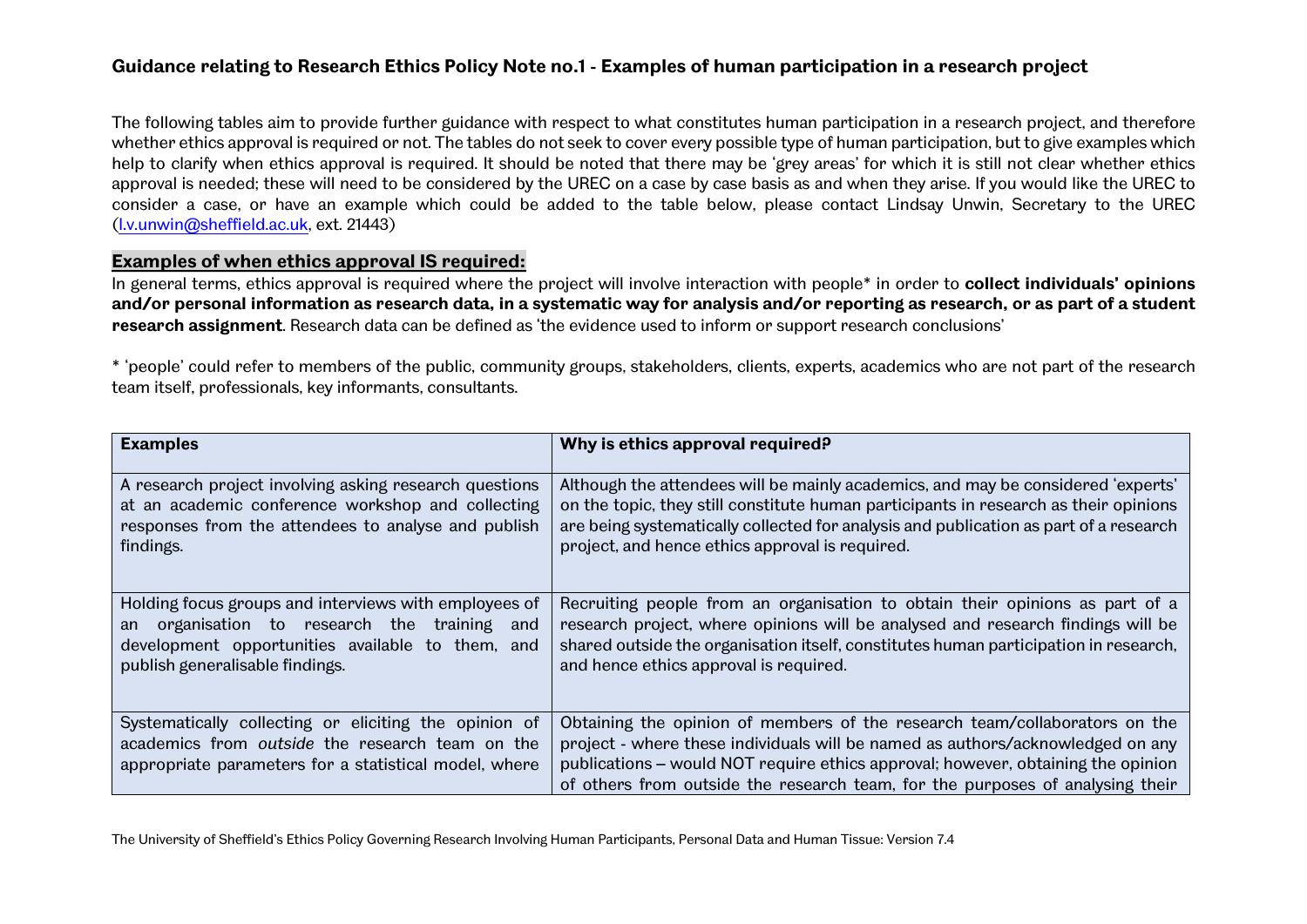| the responses will be analysed quantitatively as research<br>data.                                                                                                                                                                                     | opinions as research data, would constitute human participation in research and<br>hence ethics approval is required.                                                                                                                                                                                                                                                                                                                                                                                                                                                                                                                                                                                                                                                                                                                            |
|--------------------------------------------------------------------------------------------------------------------------------------------------------------------------------------------------------------------------------------------------------|--------------------------------------------------------------------------------------------------------------------------------------------------------------------------------------------------------------------------------------------------------------------------------------------------------------------------------------------------------------------------------------------------------------------------------------------------------------------------------------------------------------------------------------------------------------------------------------------------------------------------------------------------------------------------------------------------------------------------------------------------------------------------------------------------------------------------------------------------|
| A co-production research project in which the members<br>of a community group will work with the academic<br>researchers to collect and analyse research data from<br>the wider community, including providing their own<br>opinions as research data. | Co-production methodologies may involve external partners in a wide range of<br>ways, including contributing to both the design and the conduct of a project,<br>providing their own opinions, contributing to the analysis of data, and/or seeking<br>the opinions of other community members e.g. via interviews. In projects where<br>research data will be collected from the external partners themselves, to inform or<br>support the research conclusions, then ethical approval is required. It should be<br>noted that a phased approach to ethical approval may be appropriate due to the<br>continually evolving nature of this type of research. It should also be noted that<br>even aspects of the project that do not require specific ethics approval may<br>generate complex ethical issues that require careful consideration. |
| A student teaching assignment in which measurements<br>of brain activity will be taken from students during a<br>taught session, and the data will be stored and then<br>analysed by the students in a workshop a week later.                          | Although there is no intention for the findings to be published formally as research<br>in this case, the Ethics Policy does specifically cover work of educational value<br>designed to improve understanding of the research process, and as the data will<br>need to be stored for analysis at a later date, there are ethical implications in terms<br>of data protection which need to be considered as part of an ethics application.<br>Hence ethical approval is required.                                                                                                                                                                                                                                                                                                                                                               |

# **Examples of when ethics approval is NOT required:**

In general terms, ethics approval is NOT required where a project will involve interaction with people\* **in order for them to contribute only to an activity which does not constitute research (e.g. where they are only contributing to the design of a research project itself, or the design of a specific product, or a news report) with no intention to disseminate the data/findings as academic research.** It should be noted that even where ethics approval is not required, people should be treated in an ethical way (including obtaining informed consent where appropriate), and personal data must be obtained and handled in compliance with the Data Protection Act (or, from 25 May 2018, the General Data Protection Regulation).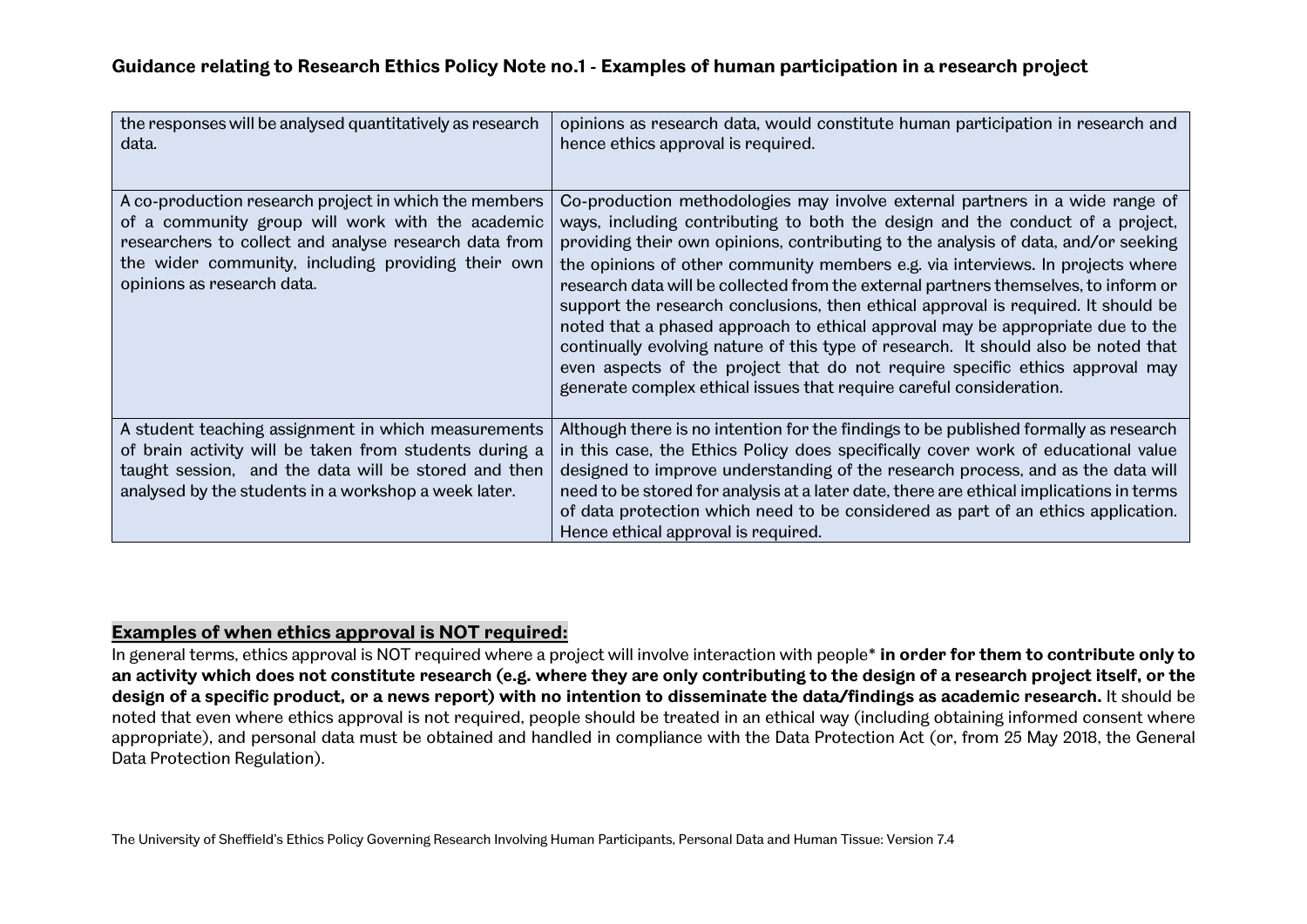| <b>Examples</b>                                                                                                                                                                                                                                                                                                                                                                                                                        | Why is ethics approval NOT required?                                                                                                                                                                                                                                                                                                                                                                                                                                 |
|----------------------------------------------------------------------------------------------------------------------------------------------------------------------------------------------------------------------------------------------------------------------------------------------------------------------------------------------------------------------------------------------------------------------------------------|----------------------------------------------------------------------------------------------------------------------------------------------------------------------------------------------------------------------------------------------------------------------------------------------------------------------------------------------------------------------------------------------------------------------------------------------------------------------|
| A staff consultation project to develop a new car part for<br>an external partner organisation, in which discussions<br>are held with the staff of the organisation and an<br>industrial steering group to agree the design<br>parameters, and to discuss progress throughout the<br>project. Outcomes of the discussions are used only by<br>the project team and partner organisation to contribute<br>to the design of the product. | Providing opinions are being obtained from relevant stakeholders solely for the<br>purposes of contributing to the design of a product, and will not be analysed and<br>published as research, or as part of a student's research assignment, this does not<br>constitute human participation in research and therefore no ethics approval is<br>required.<br>NB. If these criteria are NOT met, ethics approval will be required.                                   |
| A student design project to develop an improved<br>building design, drawing on discussions with building<br>owner and users. Outcomes of the discussions are only<br>used by the student design team (including any<br>supervisors/assessors/examiners for<br>assessment<br>purposes only), and the building owner, to contribute to<br>the design plan.                                                                               | Providing opinions are being obtained from relevant stakeholders solely for the<br>purposes of contributing to the design of a product, and will not be analysed and<br>published in order to inform or support research conclusions, this does not<br>constitute human participation in research and no ethics approval is required.<br>NB. If these criteria are NOT met, ethics approval will be required.                                                        |
| Focus groups with patients to discuss and advise<br>researchers on how a study should go about recruiting<br>participants from a particular patient group [this may be<br>referred to as Public or Patient Involvement (PPI)].                                                                                                                                                                                                         | Providing opinions are being obtained from members of the public or patients solely<br>for the purposes of contributing to the effective design of a research project, and<br>will not be analysed and published as research data in order to inform or support<br>the research conclusions, this does not constitute human participation in research<br>and no ethics approval is required.<br>NB. If these criteria are NOT met, ethics approval will be required. |
| Seeking the opinion of a clinical consultant on best<br>clinical practice in order to inform the interpretation of<br>research data.                                                                                                                                                                                                                                                                                                   | Providing opinions are only being obtained from key individuals with relevant<br>experience or expertise, for the purposes of obtaining their views on the research<br>data itself, and/or advising on the implications of the findings, then ethics approval<br>is not required. In this case, the opinions are not being analysed and reported as<br>research data, but are being used to inform the next phase of the research itself,                            |